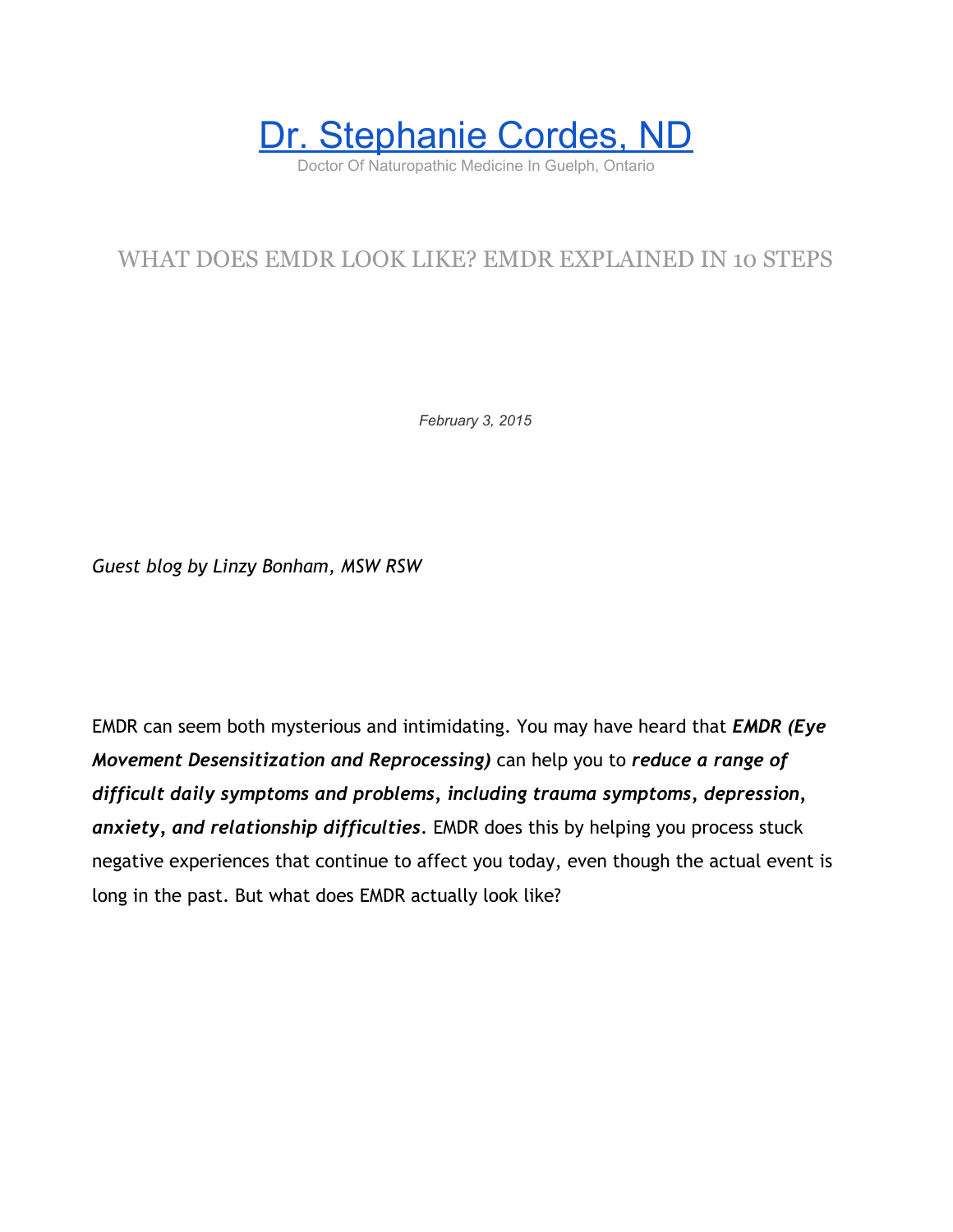Here is a 10 step run down of the process of EMDR (1), and how it helps to get the clutter of past negative experiences out of your way so you can move forward.

## **1. GETTING TO KNOW AND TRUST YOUR THERAPIST**

Before processing difficult experiences with EMDR, *you need to have a positive and strong enough relationship with your therapist*. It often takes at least a couple sessions for you get to know each other, and for you to decide whether this is someone you're comfortable being vulnerable with. It is important to find a therapist you like and trust enough, so you can get what you need out of therapy.

## **2. COPING WITH YOUR EMOTIONS**

In the first few sessions, your therapist will talk with you about your ability to cope on a daily basis. Before doing any processing of negative memories, they will want to ensure that you're able to deal with the emotions and memories that might come up.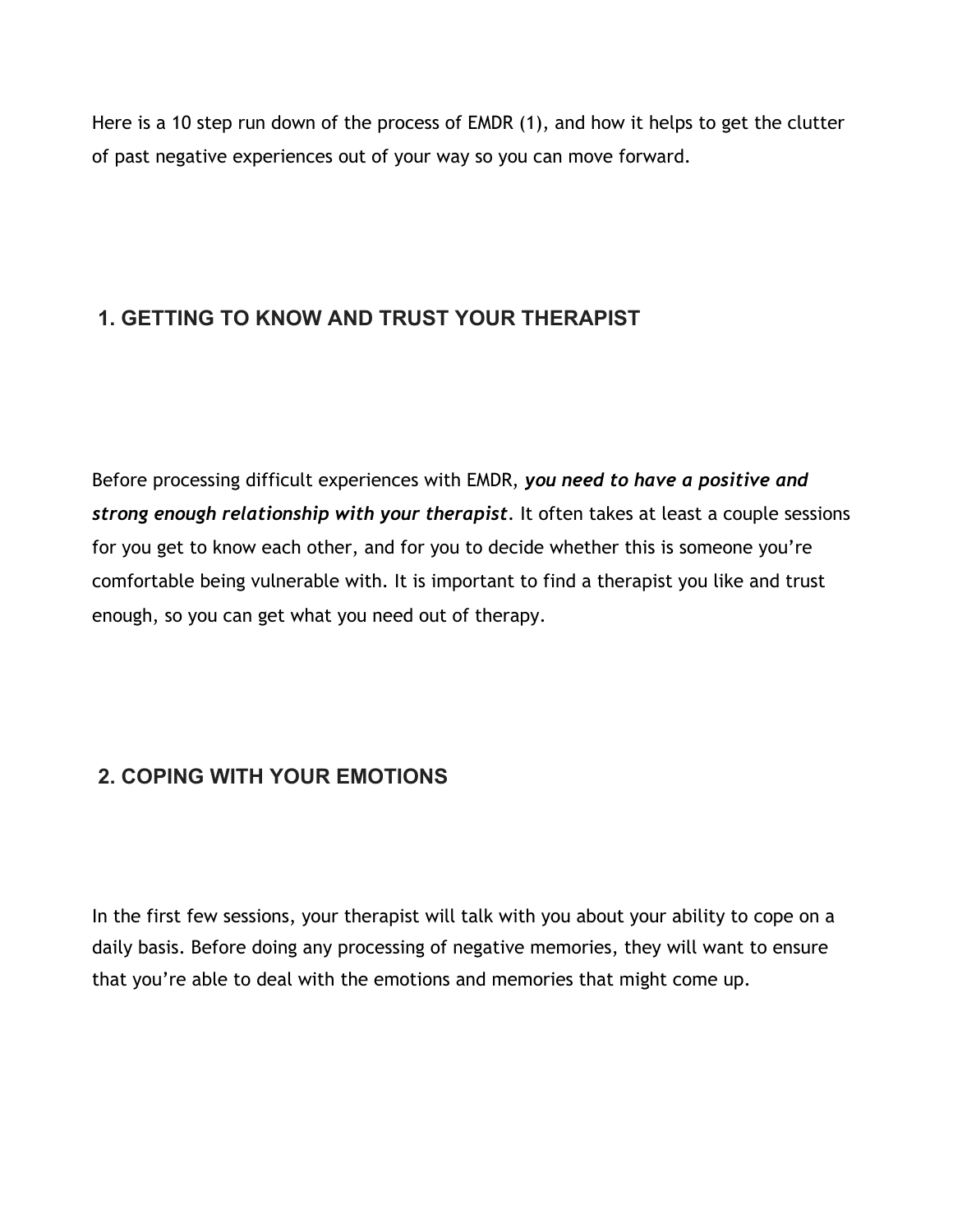The therapist may also help you to *develop some internal resources (we call this resource tapping or resource installation), that will help you to strengthen your ability to connect to positive emotions.* These resources use imagination, and could include a place that makes you feel calm and grounded, or a person or object that helps you protected, confident, or provides wisdom.

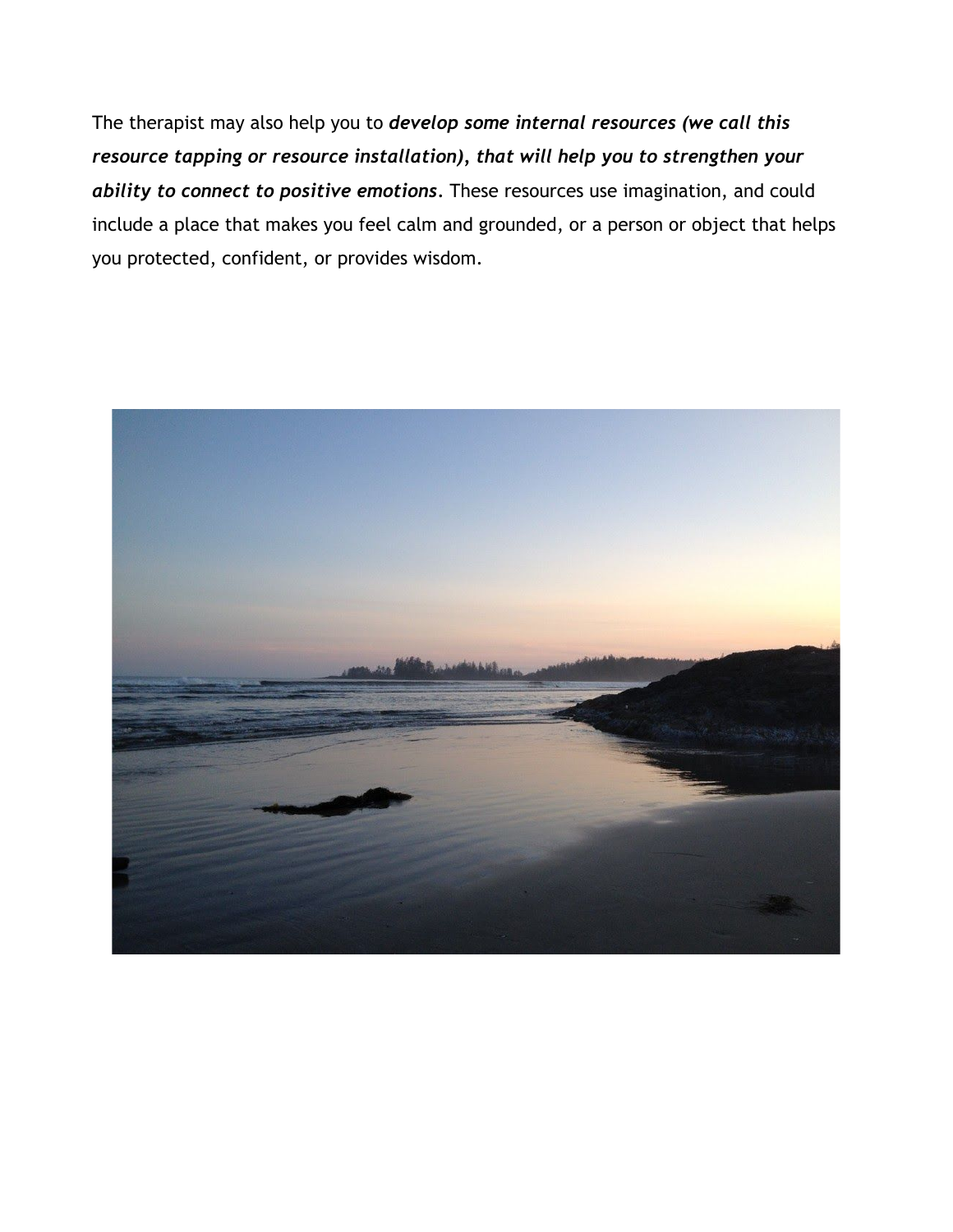Being able to connect to positive emotions is very important, both in day to day life and for EMDR. If coping with your emotions or feeling stable on a daily basis is a challenge for you, the therapist will work with you to increase your ability to cope and feel stable before going ahead with EMDR processing.

#### **3. PICKING YOUR TARGET MEMORIES**

 Once you've determined together that you're ready for EMDR, the therapist will help you identify which issues you want to work on. There may be only one, and you may already know the root – for instance nervousness which you know is from recent car accident. Or you might have a variety of issues bothering you, and may or may not know where they come from.

If needed, the therapist will help you trace back to a memory that is connected to that issue, which we call a "target". For instance, if you're having panic and anxiety issues, the therapist will guide you in thinking back to the earliest time you felt that intense anxiety. You may create a list of these kinds of memories with your therapist. How extensive that list is depends on the therapist's approach and how much therapy work you'd like to do.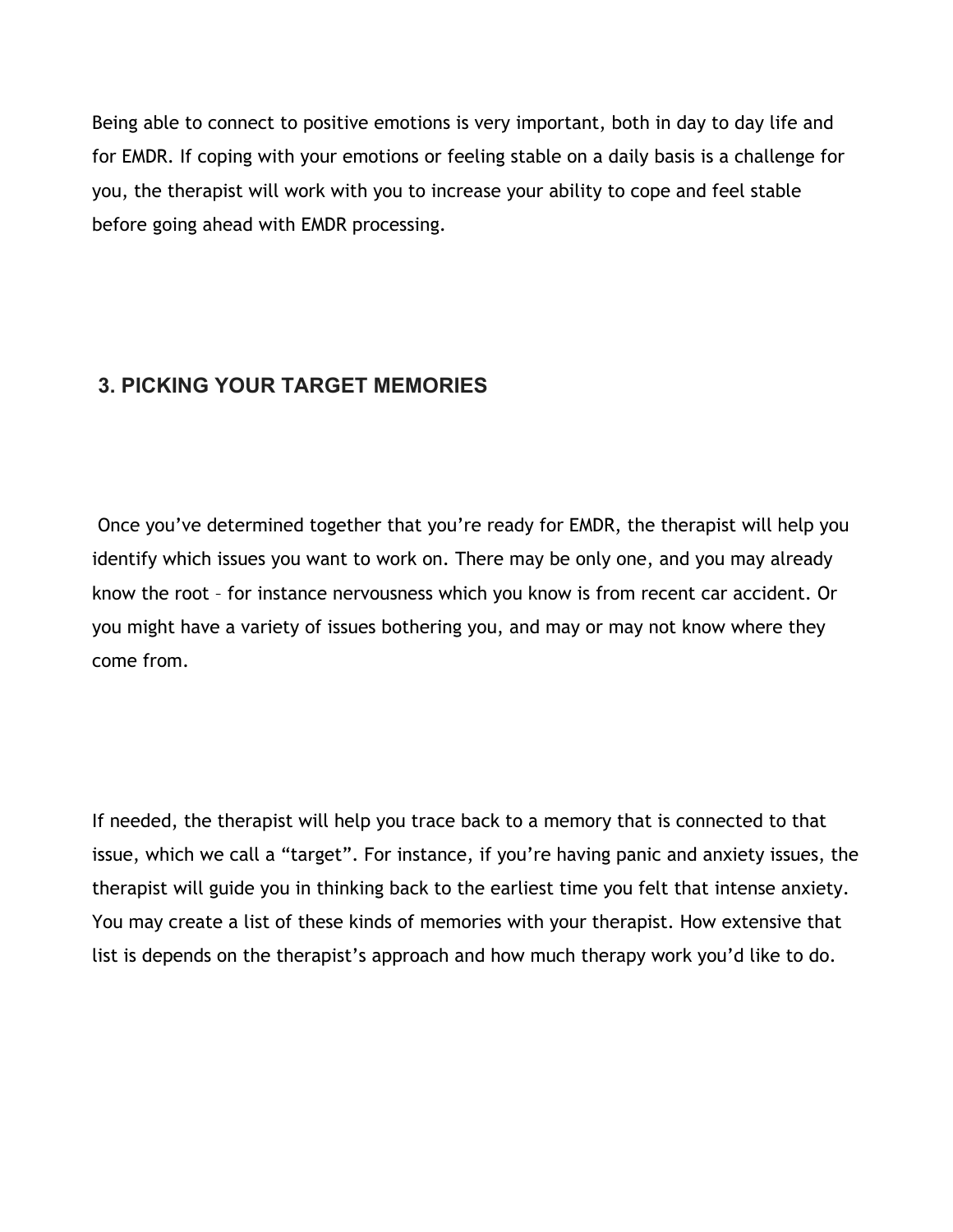#### **4. CUEING UP THE TARGET MEMORY**

 Once you're determined what issue to work on first, the therapist will help you to "cue up" the target memory. This sometimes involves bringing up the memory in detail, using descriptions from the five senses. (This can be emotionally intense, depending on the memory, which is why having good coping skills and a therapist you trust and feel safe with is important.)

The therapist will help you to identify:

- what *emotions and body sensations* it brings up,
- *how upsetting* it is to you on a scale of 0 to 10, and
- what *negative belief* about yourself is attached to it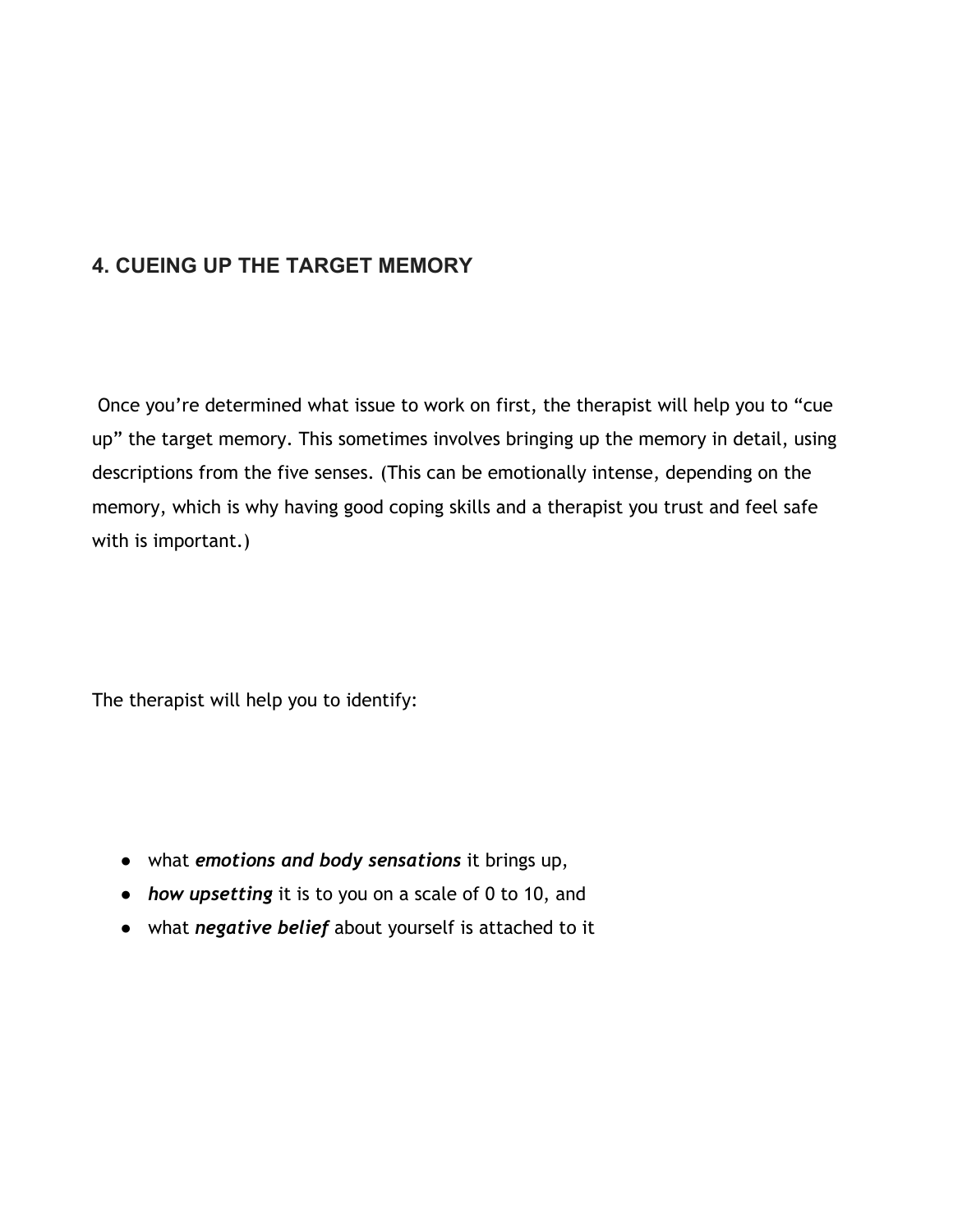It is key that the negative memories have an effect on all three levels.

The emotions and body sensations brought up by these memories are often quite strong. That's okay, and part of the process. *EMDR adopts wisdom that comes from mindfulness*; if you sit with a difficult emotion or sensation long enough, it will change and eventually pass.

## **5. PROCESSING THE NEGATIVE EXPERIENCE**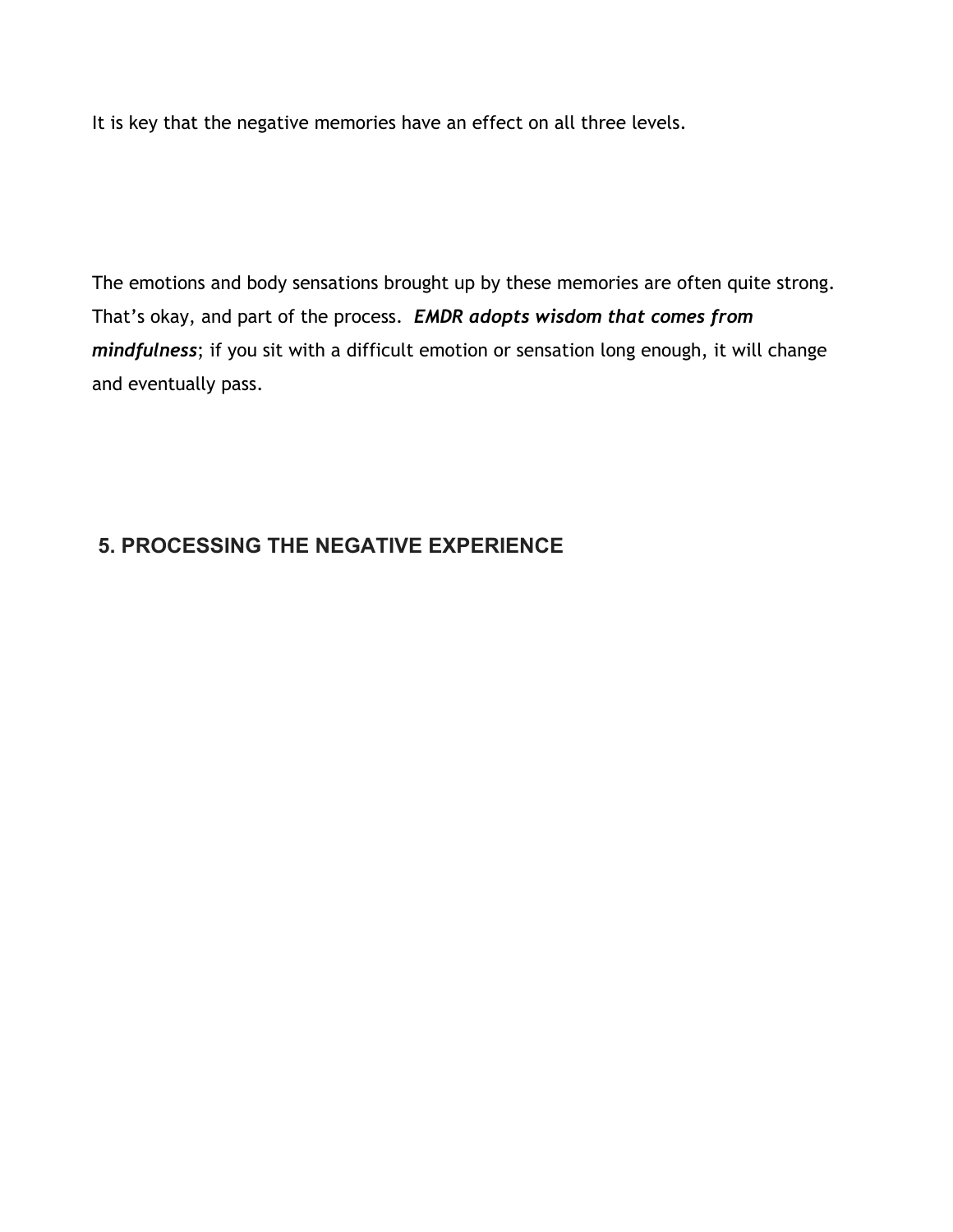

Once you're all "cued up" – connected to that target memory, and the emotions and sensations that come with it – the therapist will start the "bilateral stimulation" you've chosen to use. These always alternate between the left and right side of your body. It may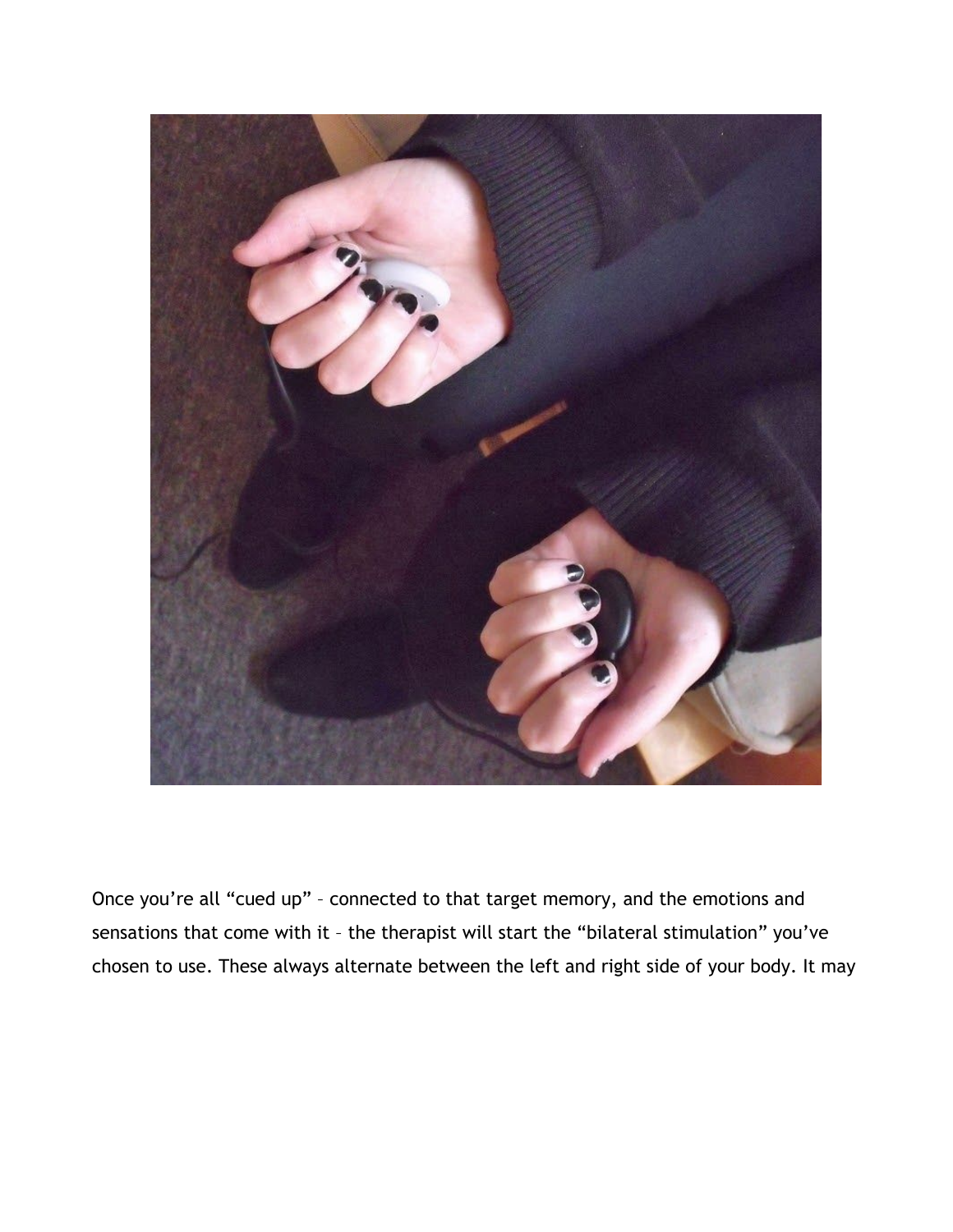be hand buzzers, earphones, or the therapist tapping your knees or moving their finger back and forth while you follow with your eyes.

When the bilateral is going, you let your mind "go." *One of the keys of doing EMDR is that as a client, the only way to do it wrong is to try to do it right*. Your brain will start moving and firing off the neural pathways associated with that memory. Your job is to go along for the ride and see what thoughts, memories, body sensations and emotions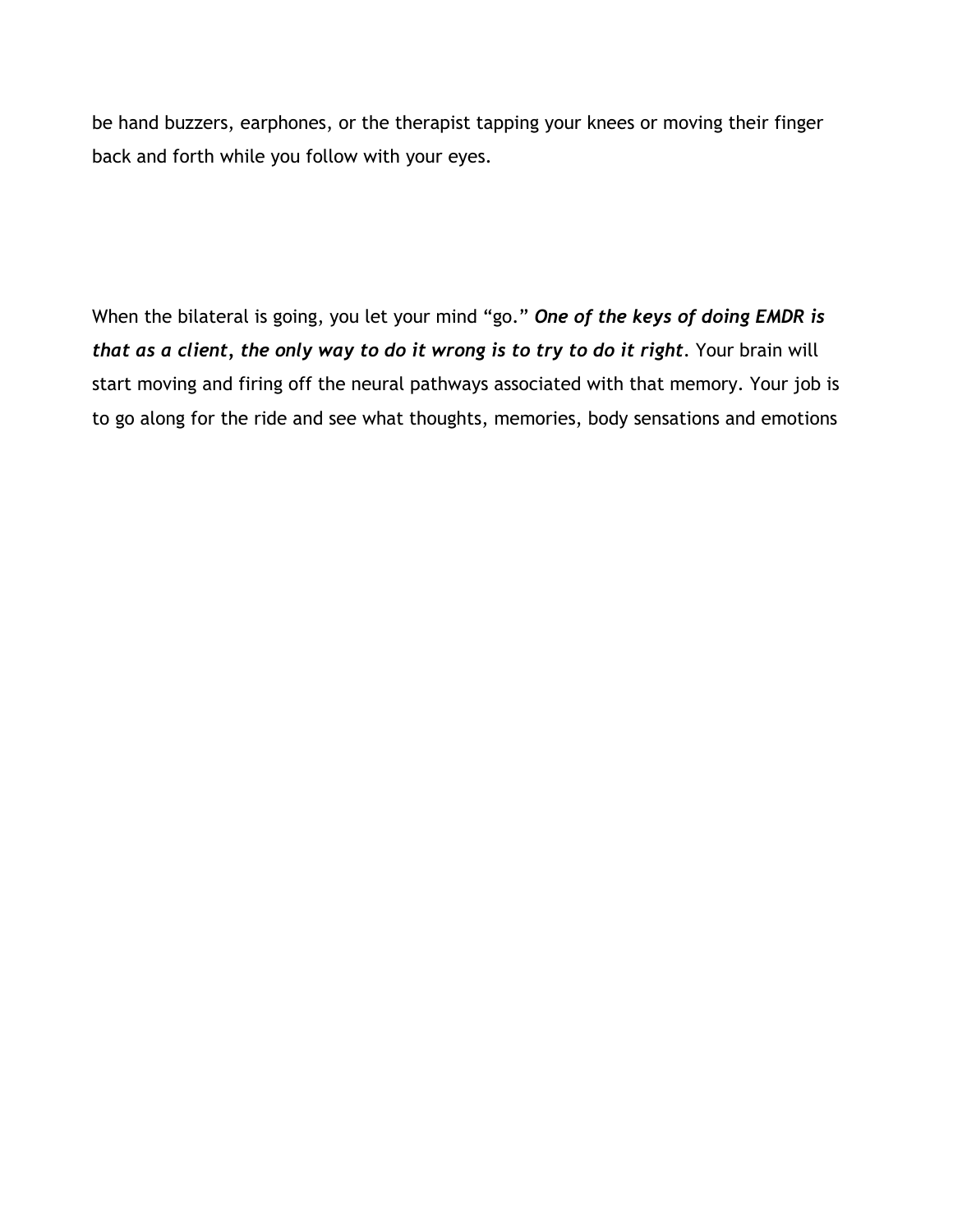

arise. Wherever your brain goes is the right place.

Since EMDR is alternately stimulating the left and right side of the brain, *it seems to facilitate information processing in a way that is similar to REM sleep*. Like dreaming, what comes up during EMDR can be amazing. *Sometimes you may see strong imaginary scenes,* be walking through a familiar place and experience everything in perfect detail, or imagine the event play out as you needed it to happen, rather than how it did. By letting your mind make creative connections, and by not judging or trying to control your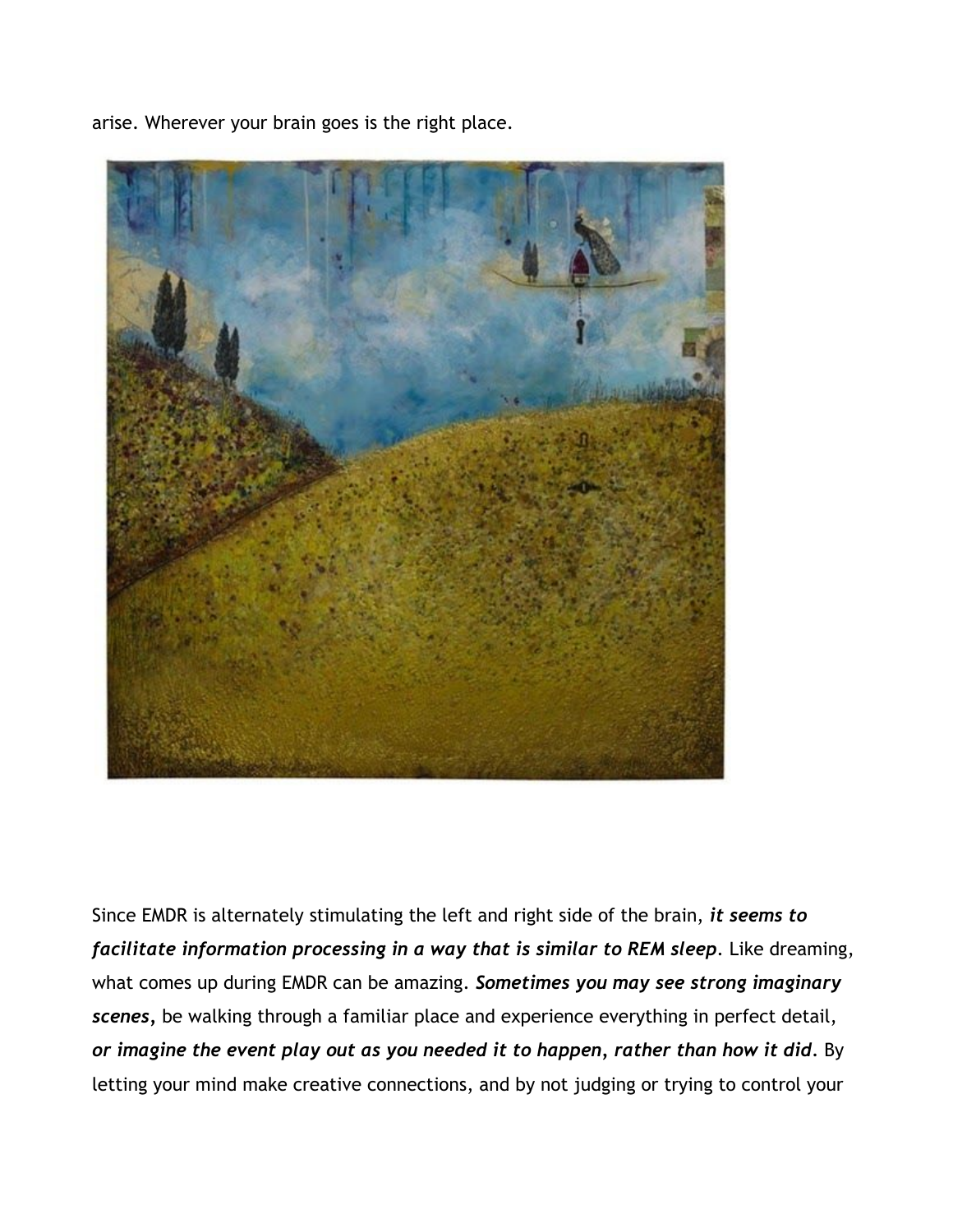thoughts, *you allow your brain to digest that negative experience in a way it was unable to the first time.*

While the bilateral stimulation is going, some people like to close their eyes. Some people are quiet, while others like to talk aloud about what's happening for them, whatever is comfortable for you. Generally after anywhere between 20 seconds and 2 minutes, the therapist will ask you to take a deep breath and will turn off or stop the bilateral stimulation. Then they will ask you to share what came up for you.

### **6. SHARING WITH YOUR THERAPIST**

 Sharing what was happening with your therapist is helpful, although not essential to EMDR. *Sharing your thoughts and feelings is helpful to healing in general because it lets you connect with another person and reduces the shame that secrets often carry*. If you're a more private person, you can just give a brief description so your therapist knows you're moving along and not stuck. After you're done reporting, the therapist might talk with you and use some of their other therapy skills to help you along. Then they will turn on the bilateral stimulation again, and your processing will continue.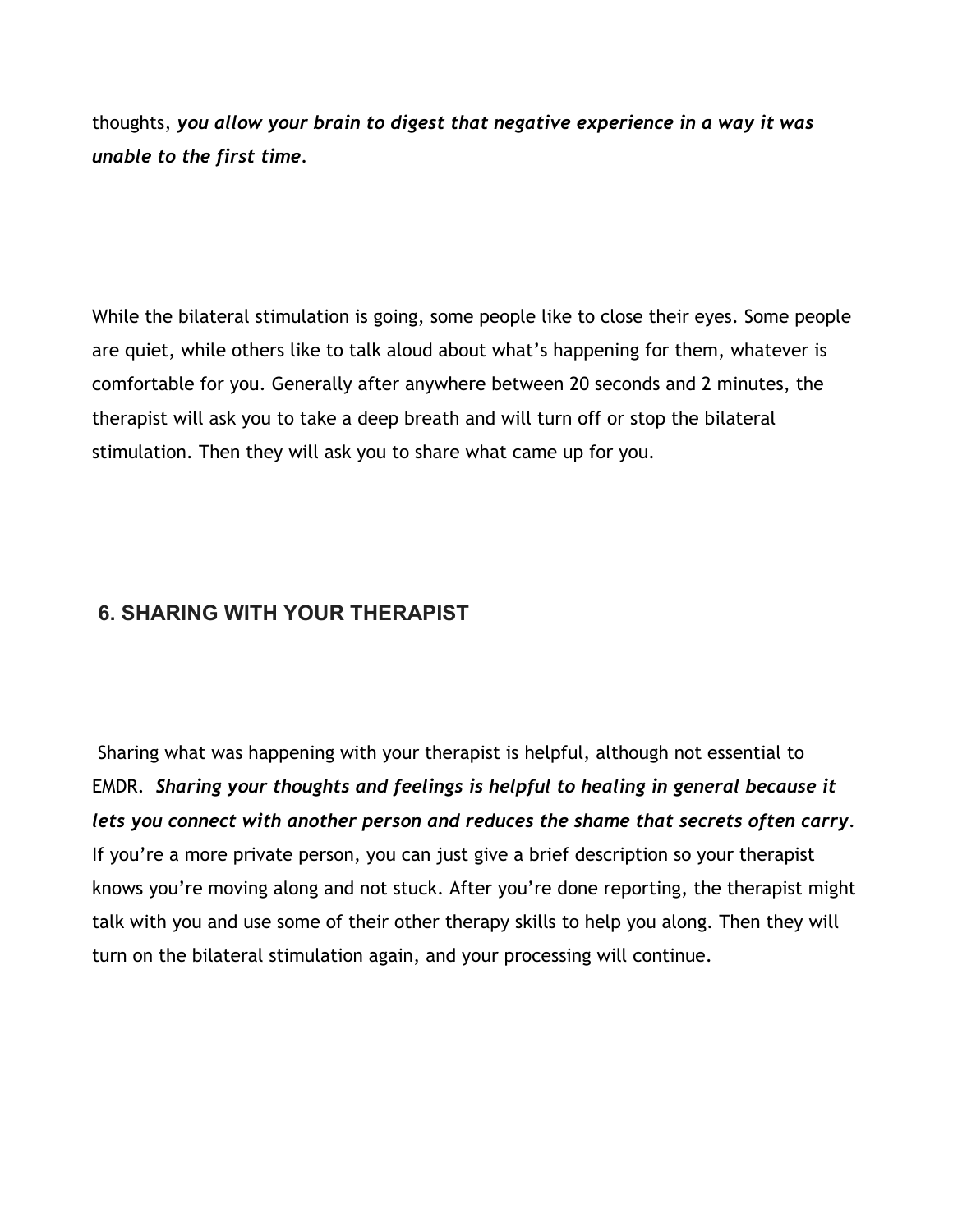#### **7. REDUCING YOUR DISTRESS TO 0**

 EMDR processing will continue until the distress around the issue reduces to a 0/10. How many sessions this takes depends on the person and the memory. *It's quite common to see an issue that starts at 10/10 upsetting go down to a 0/10 in only a couple sessions.* Other times it may take longer, but as long as you do the EMDR processing for the time it takes, you will get to a 0.

#### **8. CREATING A POSITIVE BELIEF**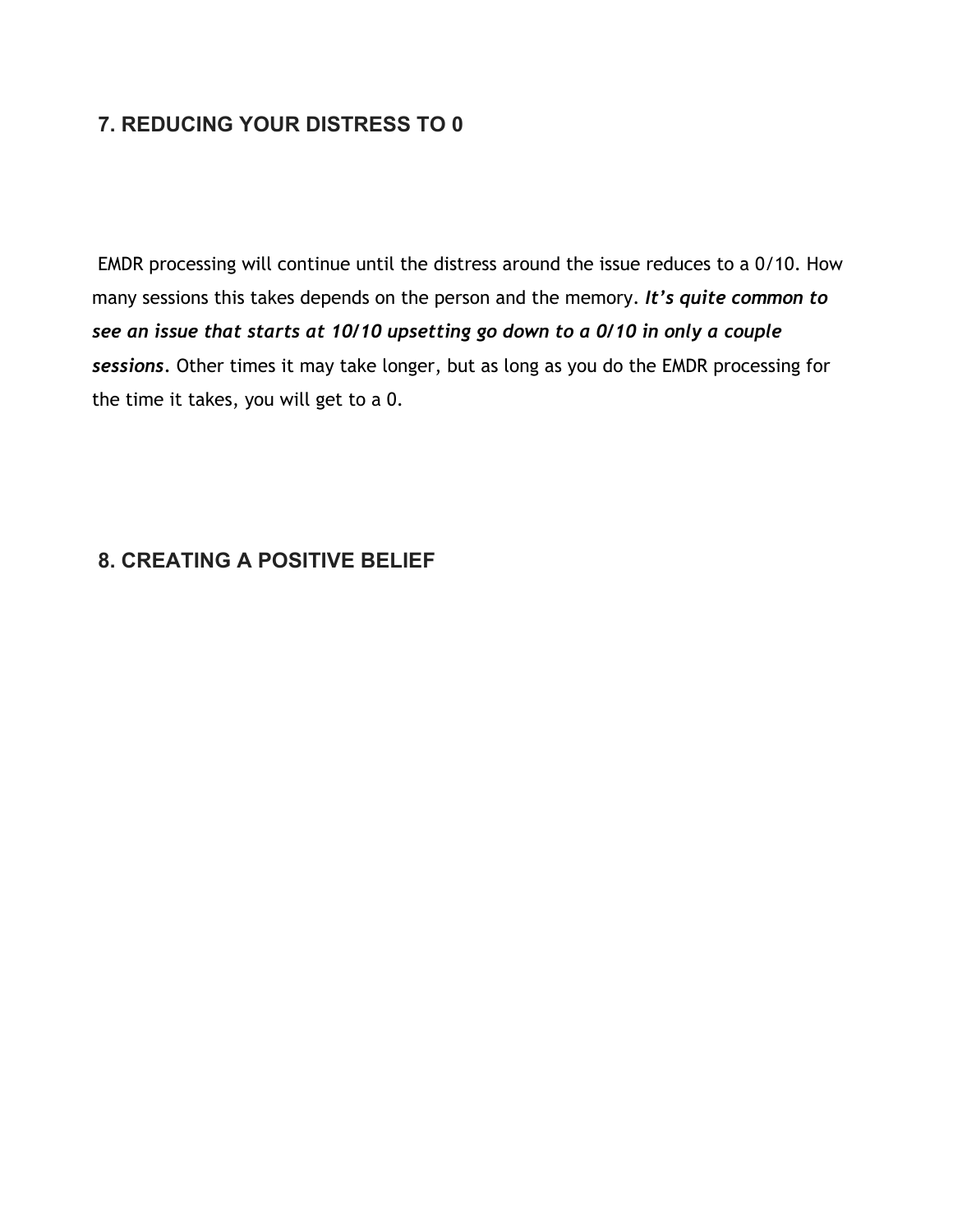

Once the upset is down to a 0, the therapist will ask you what you believe about yourself now related to the original issue. These could include beliefs such as "I am strong," "I am normal," or "I am a good person." Then the therapist will do some sets of bilateral stimulation with you until that belief feels as strong as it can, at a 7/7. Sometimes this positive belief grows from something like "I am loveable" to "I am really loveable. I have so much to contribute and I have great people in my life who show me that every day." Where there used to be upset and a negative belief, now there will be a positive belief about you and your abilities.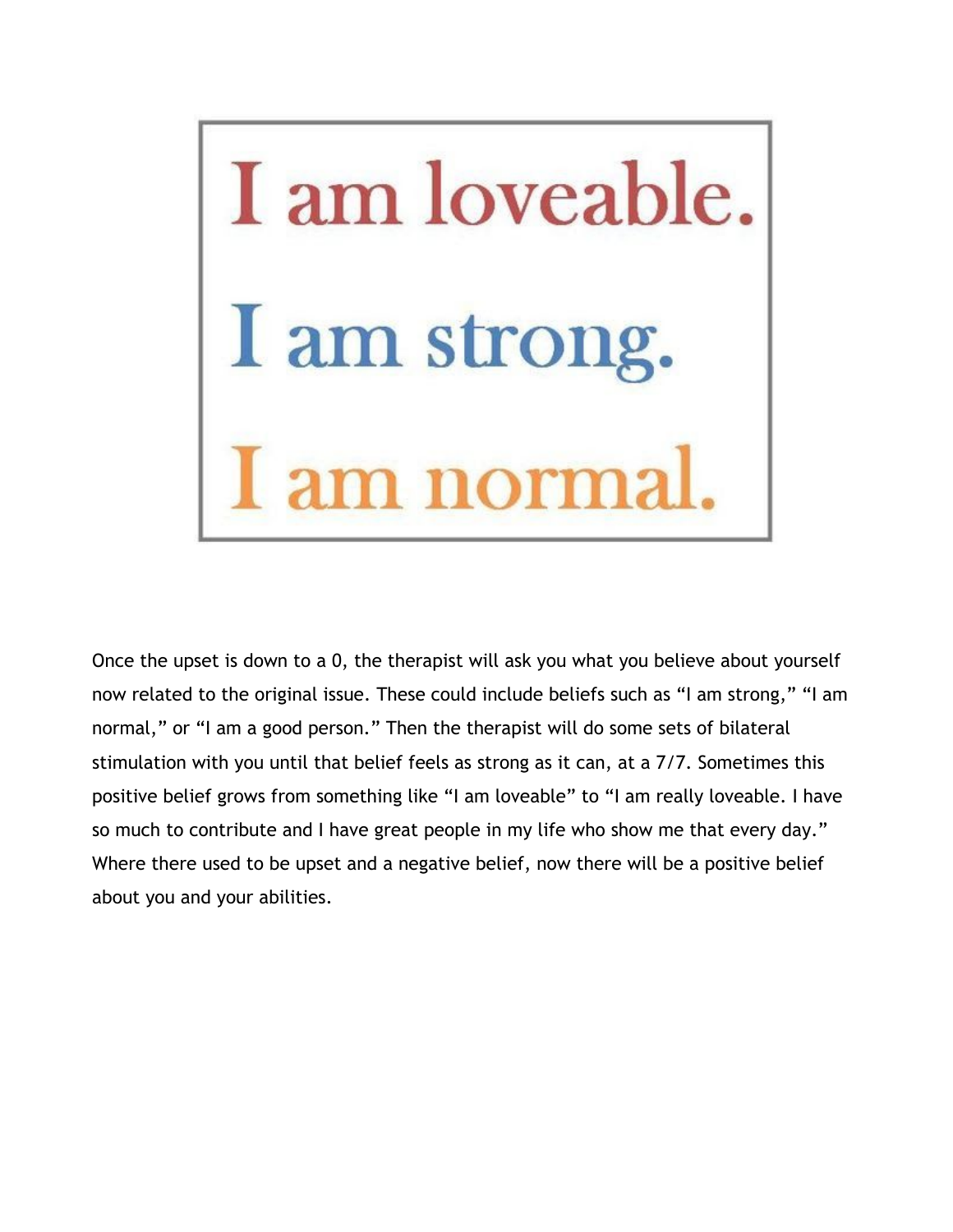#### **9. SCANNING FOR ANY REMAINING TENSION**

Once the positive belief is as strong as it can be, the therapist will ask you to check your body for any remaining tension. *Sometimes your body can continue to hold onto negativity after your mind has let it go.* The therapist will do sets of bilateral stimulation with you until your body feels clear of tension - often in fact your body will feel really calm and relaxed after you're done processing.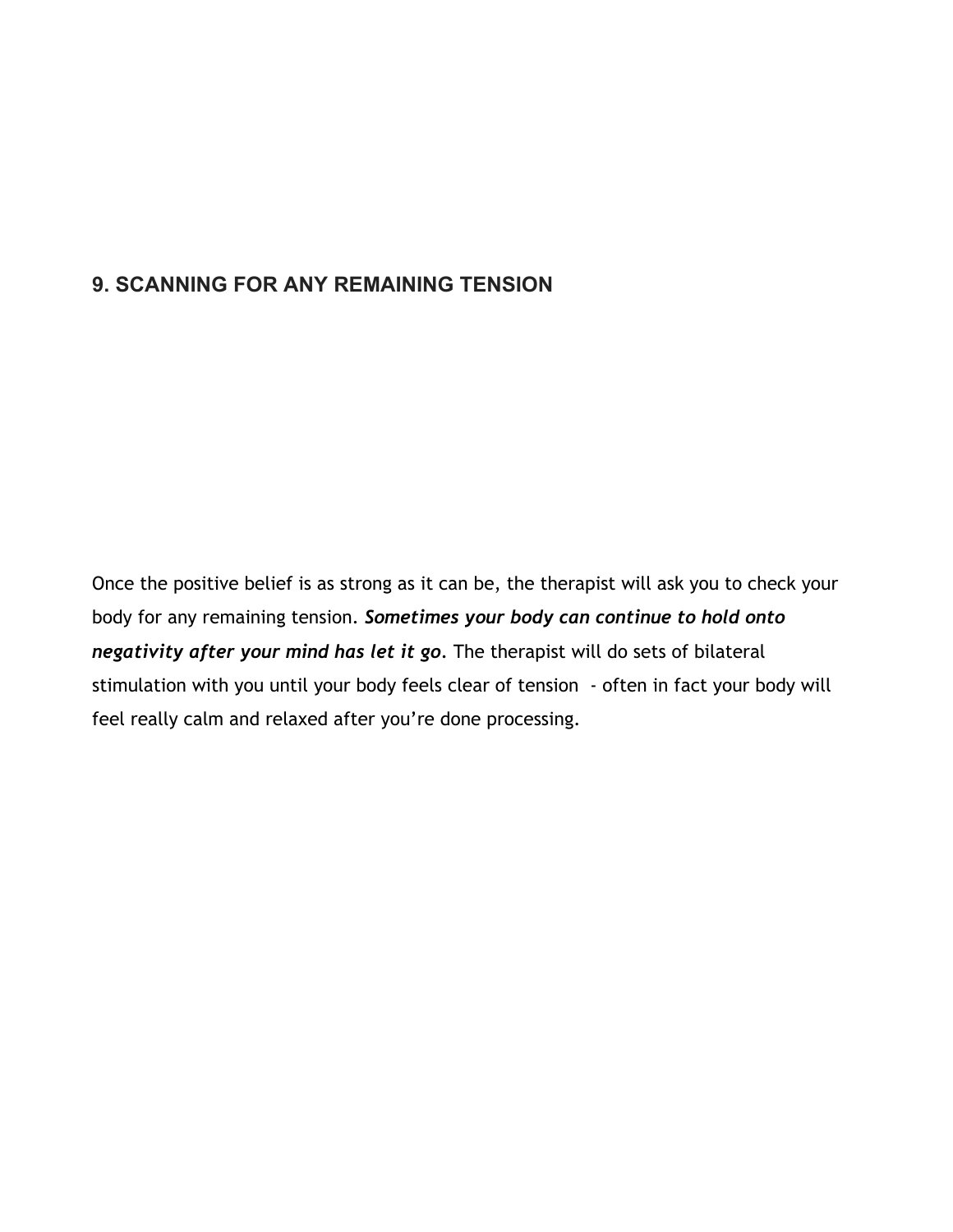#### **10. AND REPEAT, OR NOT**

*After you've completed this process, that memory should no longer be distressing to you anymore.* You may find that symptoms you didn't realize were connected to it subside – such as biting your nails, or nagging self-doubt.

*EMDR results generalize, which means that once you've processed one upsetting memory, other related memories often become less upsetting as well, or even no longer upsetting at all.* So for instance if you process a memory related to your parents being neglectful, other separate occasions when you've felt neglected may not bother you anymore.

*One of the great things about EMDR is it sticks.* You shouldn't have to re-process that memory again and the related symptoms will subside. If you've had a lot of difficult experiences, you may decide to do more than one target, other times one is all you will need to do. Either way, *the mental and emotional clutter from that stuck memory will be gone, and you'll be able to focus your energy on your life today.*

1. Many EMDR therapists use the Basic EMDR Protocol and this article is based on a slightly modified version of that protocol. As other many EMDR protocols exist, there will be